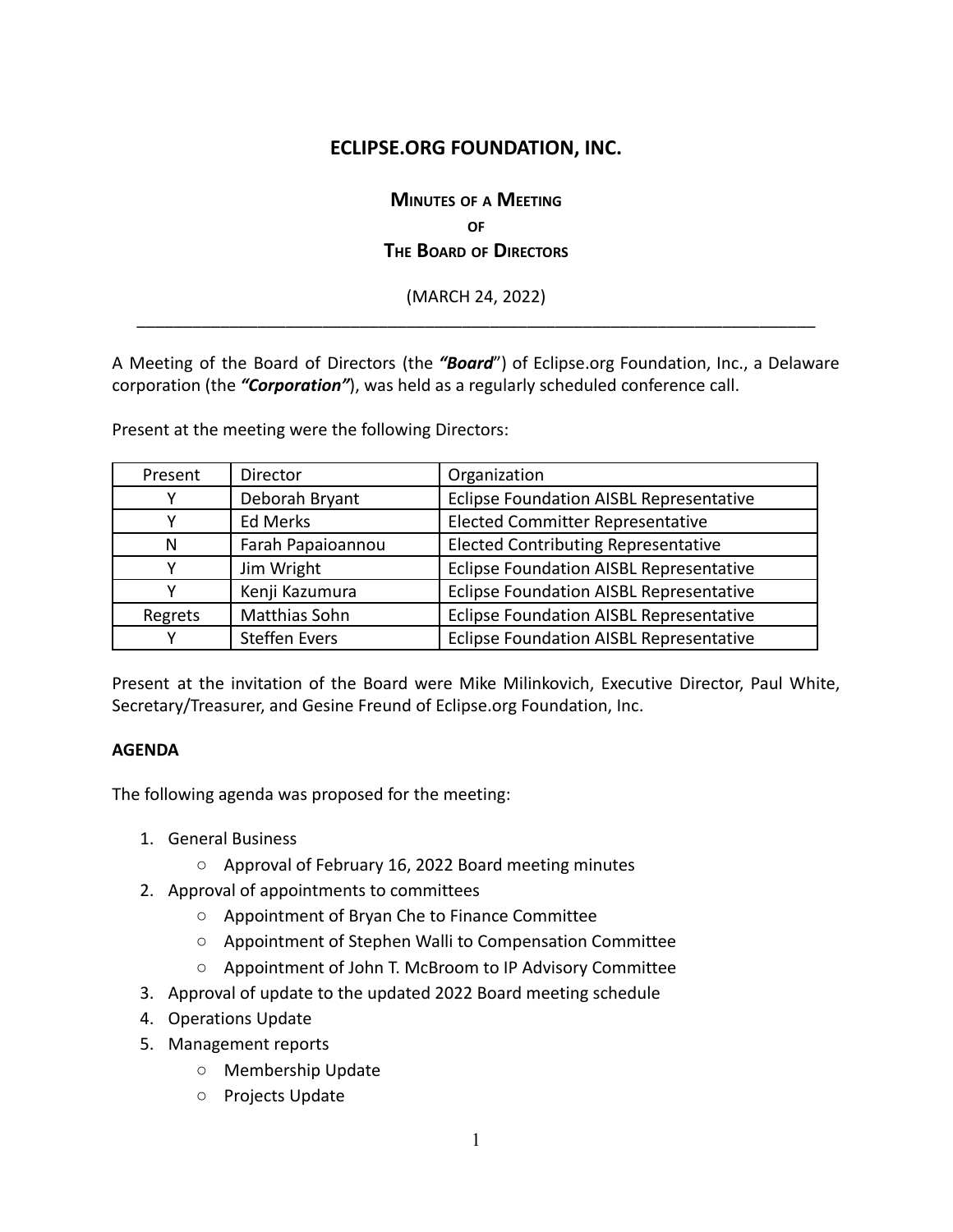○ Working Groups Update

# Adjournment

## GENERAL BUSINESS

# Agenda

Mike Milinkovich reviewed the agenda with the Board, attached as Appendix A. With all Board members present or validly represented at the meeting voting in favor, the agenda was approved unanimously by the Board.

# Minutes

Mike Milinkovich introduced a discussion of the minutes of the February 16, 2022 Board Meeting, attached as Appendix B. The Board unanimously passed the following resolution:

RESOLVED, the Board approves the draft minutes of the February 16, 2022 Board Meeting as circulated.

# Approval of appointments to committees

Mike Milinkovich proposed that Bryan Che be appointed to the Finance Committee; resulting in the Finance Committee comprising of Bryan Che (Huawei Technologies Co., LTD.), Deborah Bryant (Red Hat), Donald Smith (representing Jim Wright of Oracle), and Stefan Ferber (representing Steffen Evers of Bosch). Mike further proposed the appointment of Stephen Walli to the Compensation Committee, resulting in the Compensation Committee comprising of Pradeep Balachandran (IBM), and Stephen Walli (Microsoft Corp). Further, Mike explained that Anita Shaw is stepping down from her role on the IP Advisory Committee, he therefore proposed that John T. McBroom be appointed to the IP Advisory Committee, resulting in the IP Advisory Committee comprising of Jim Wright (Oracle), Valentina Boyet (SAP), Richard Fontana (Red Hat), Ed Merks (Elected Committer Representative), and John McBroom (IBM).

The Board unanimously passed the following resolutions:

RESOLVED, Bryan Che is appointed to the Board's Finance Committee.

RESOLVED, Stephen Walli is appointed to the Board's Compensation Committee.

RESOLVED, John T. McBroom is appointed to the Board's IP Advisory Committee.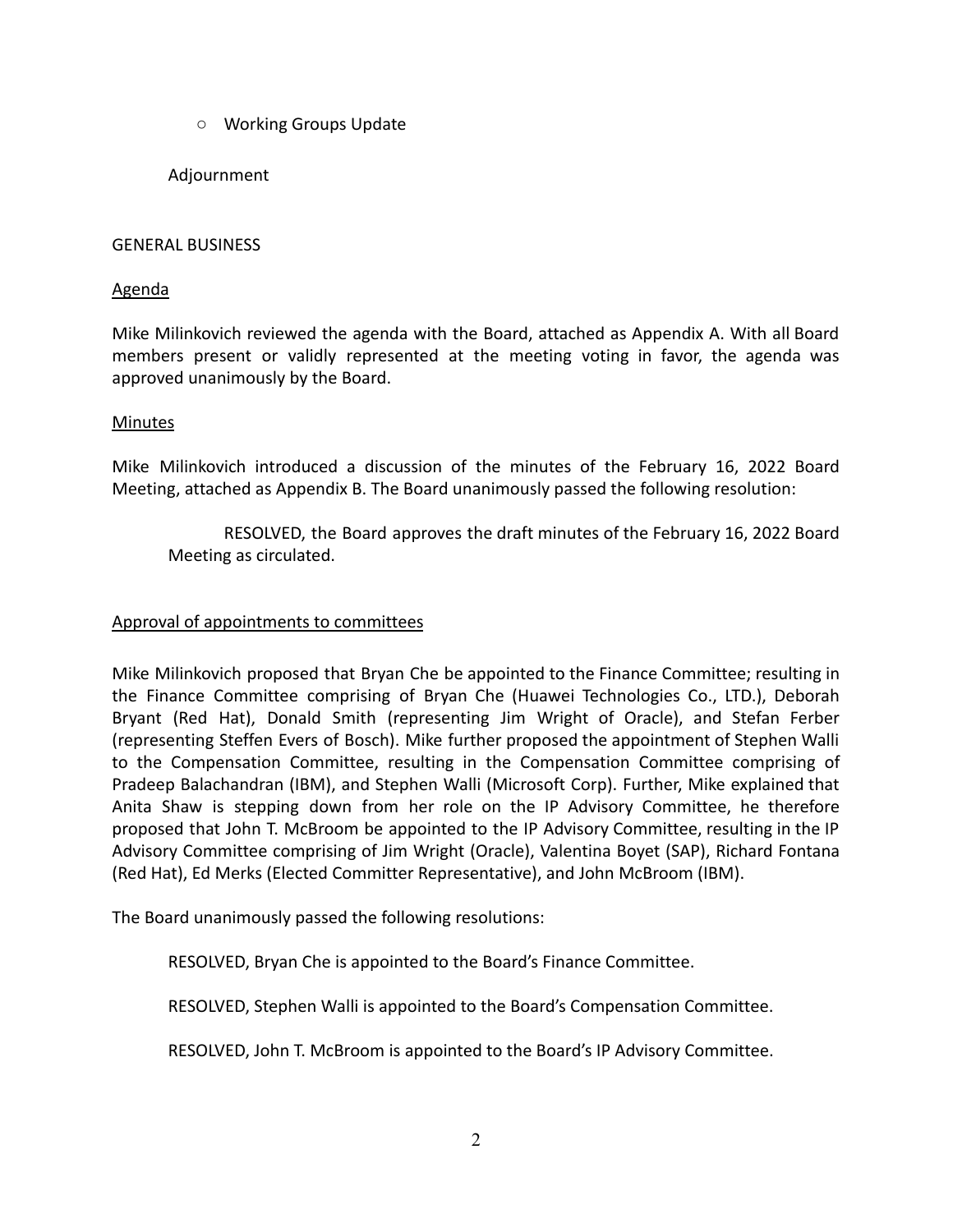# Approval of update to the updated 2022 Board meeting schedule

Mike Milinkovich reminded the board members that the June Board meeting is scheduled to take place as a face-to-face meeting in Ottawa (provided Covid-Pandemic protocols allow) and was originally scheduled to take place on June 21.-22. Since these dates overlap with the Open Source Summit North America, a survey was held and the majority of the board members agreed with the alternatively suggested dates; therefore, Mike proposed that the June Board meeting be moved to take place on June 28.-29. 2022.

The Board unanimously passed the following resolution:

RESOLVED, the Board approves the June Board meeting to be held on June 28.-29., 2022.

## Operations Update

Mike Milinkovich provided the Board with an update on the operations of the Foundation Group*.*

## Management reports

## Membership Update

Mike Milinkovich updated the Board on the current status of the Membership and the new members that have joined the Foundation since the October, 2021 Board meeting, the related material for which is attached in Appendix 19A. Mike highlighted the 25 new contributing members as well as two new associate members have joined the Foundation since September 2021.

## Projects Update

Mike Milinkovich provided to the Board a summary of the Foundation's projects, the related material for which is attached in Appendix 19B.

## Working Groups Update

Mike Milinkovich provided to the Board a summary of the Foundation's working groups, the related material for which is attached in Appendix 19C. Mike pointed out that the Foundation has formed two new working groups since October, notably Software Defined Vehicle and Oniro.

Paul White thanked outgoing Contributing Representative, Farah Papaioannou and outgoing Committer Representative, Ed Merks for their many contributions to the Eclipse.org Foundation,